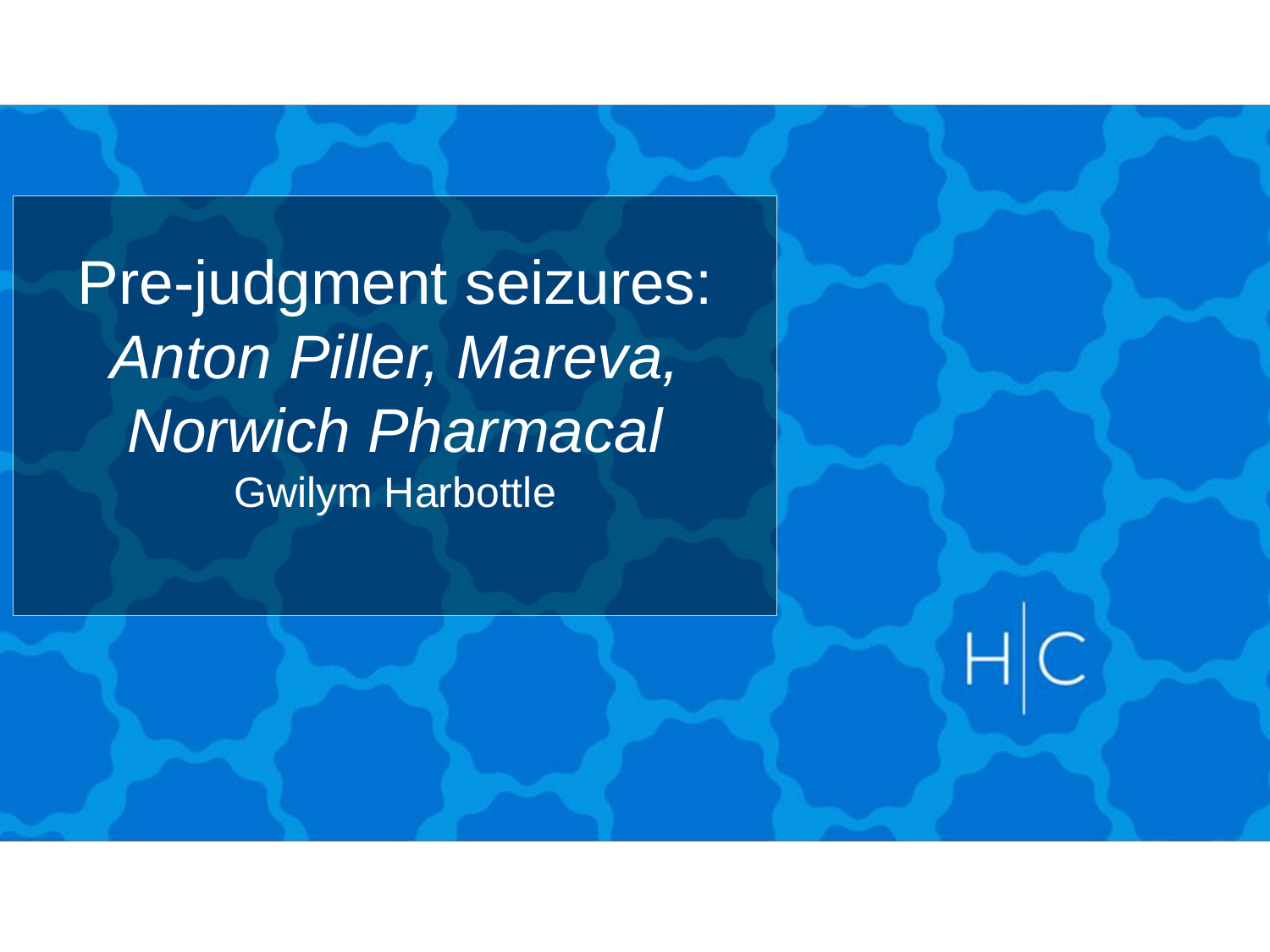# *Anton Piller v Manufacturing Processes* [1976] Ch. 55

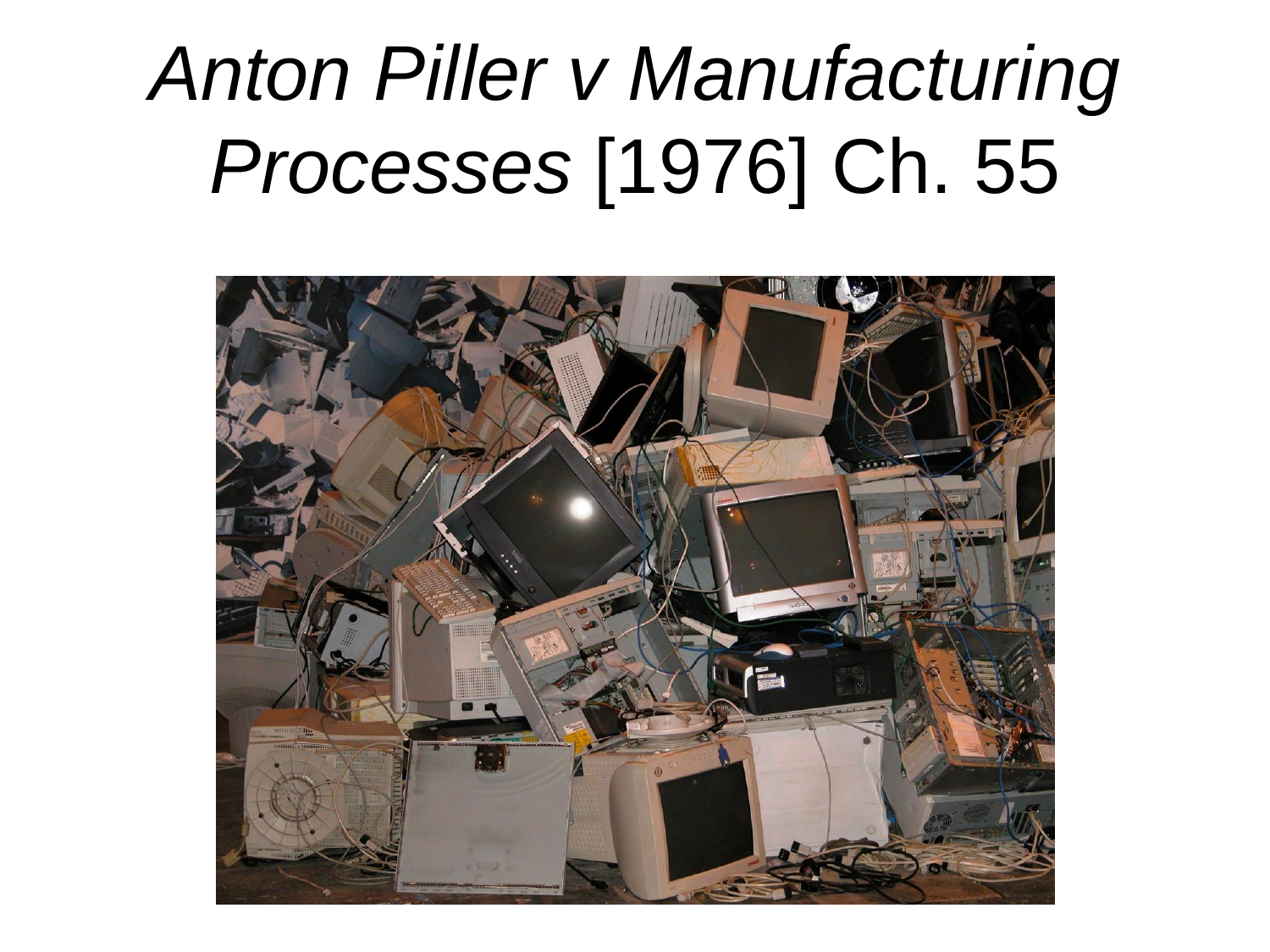#### The *Anton Piller* (aka seizure) order

An order that the respondent:

- permit the applicant to enter premises and inspect allegedly infringing articles and documents
- hand over allegedly infringing articles and documents to the applicant
- disclose sources

"one of the law's two "nuclear" weapons" Donaldson J in *Bank Mellat v Nikpour* [1985] FSR 87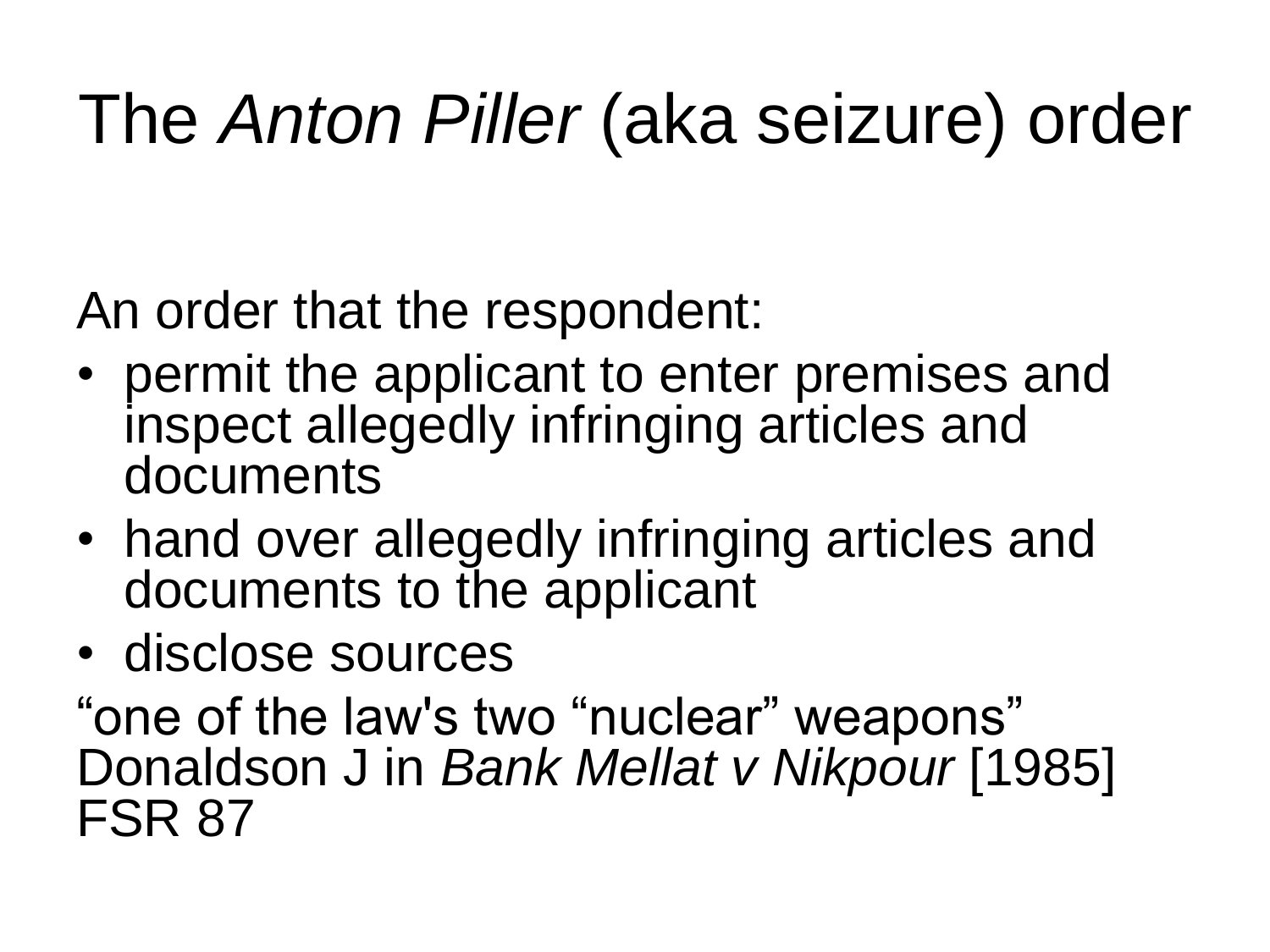# Legal basis

- *Entick v Carrington* (1765) 2 Wilson, K.B. 275: court has no power to issue a search warrant
- *E. India Coy v Kynaston* (1821) 3 Bli. (O.S.) 153: order to permit is different
- 1974: orders obtained by Hugh Laddie against pirate tape sellers, culminating in *EMI v Pandit* [1975] 1 WLR 302 and *EMI v Sarwar* [1977] FSR 146 (disclosure of sources)
- Jurisdiction confirmed in *Anton Piller* itself
- 1982: revocation of self-incrimination privilege in IP
- See also TRIPS Art. 50; IPRED Art. 7, Civil Procedure Act 1997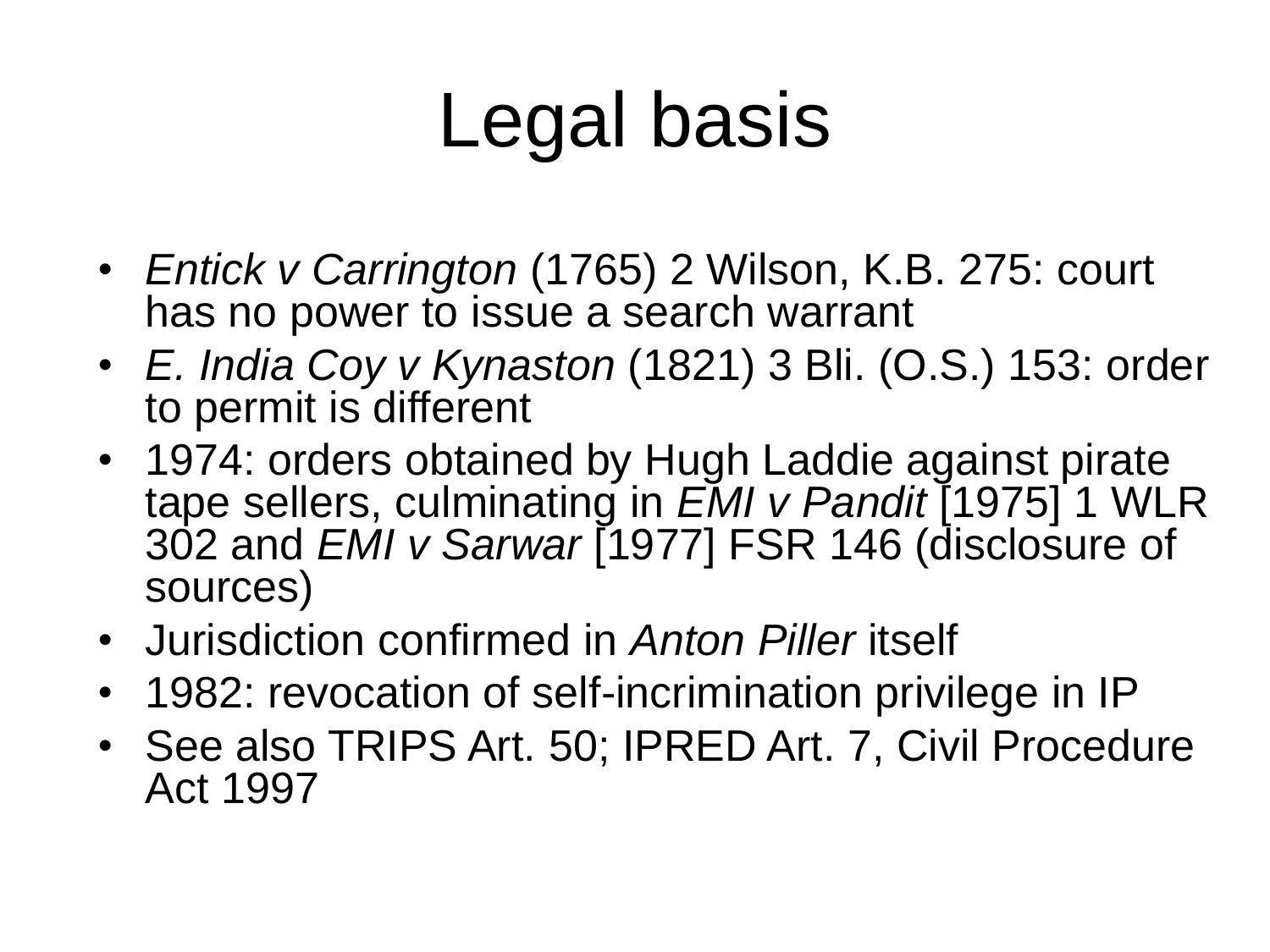# The jurisdiction reined in

- *Columbia v Robinson* [1987] Ch 38: entails serious inroads on presumption of innocence, right not to be condemned unheard, protection against arbitrary searches and seizures and sanctity of the home. Nondisclosure, seizures outside scope of order and loss of articles resulted in aggravated damages on the cross-undertaking
- *Universal Thermosensors v Hibben* [1992] 1 WLR 940: need for supervising solicitor and female in attendance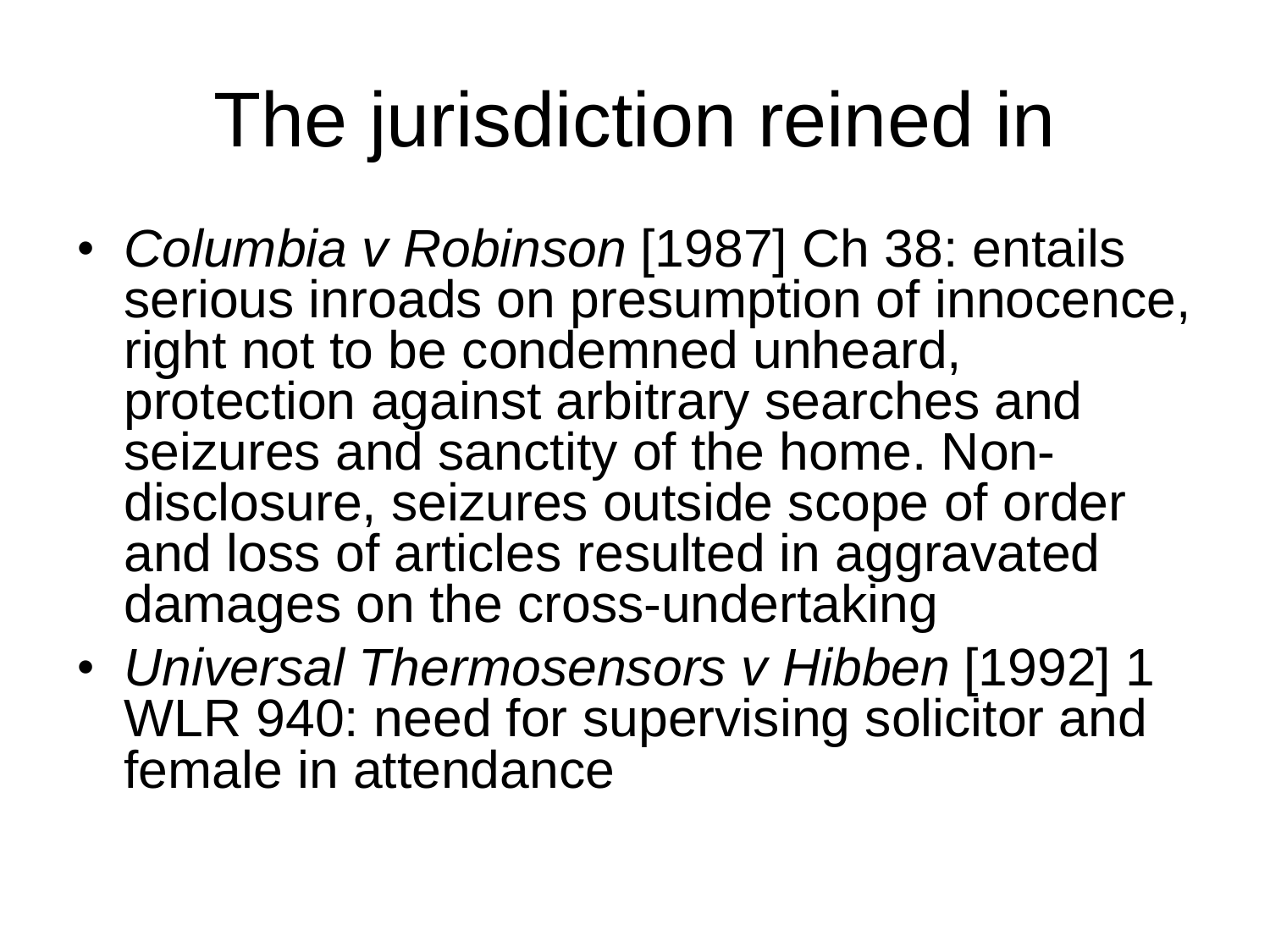# Practice

- ex parte (so full disclosure duty)
- extremely strong prima facie case and real possibility of destruction of evidence or infringing articles
- combine with: disclosure order, interim injunction, *Mareva*
- supervising solicitor
- cross-undertaking as to damages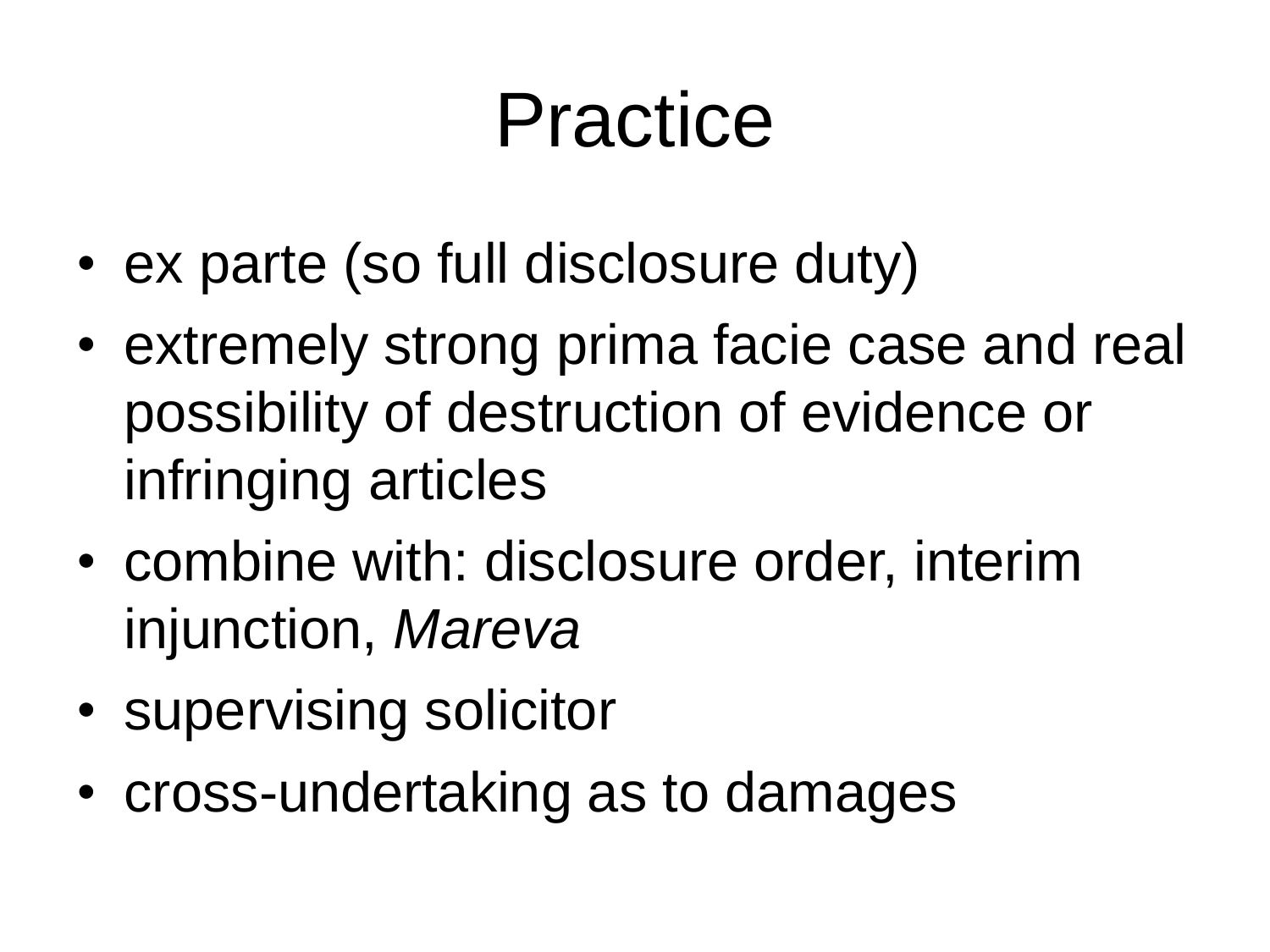# Practicalities in copyright cases

- duty of full disclosure extends to weaknesses in chain of title, possible implied licences, possible exceptions
- experienced supervising solicitor critical
- execution and aftermath very resourceintensive identification, inspection and storage of material
- risk expense will dwarf the remedy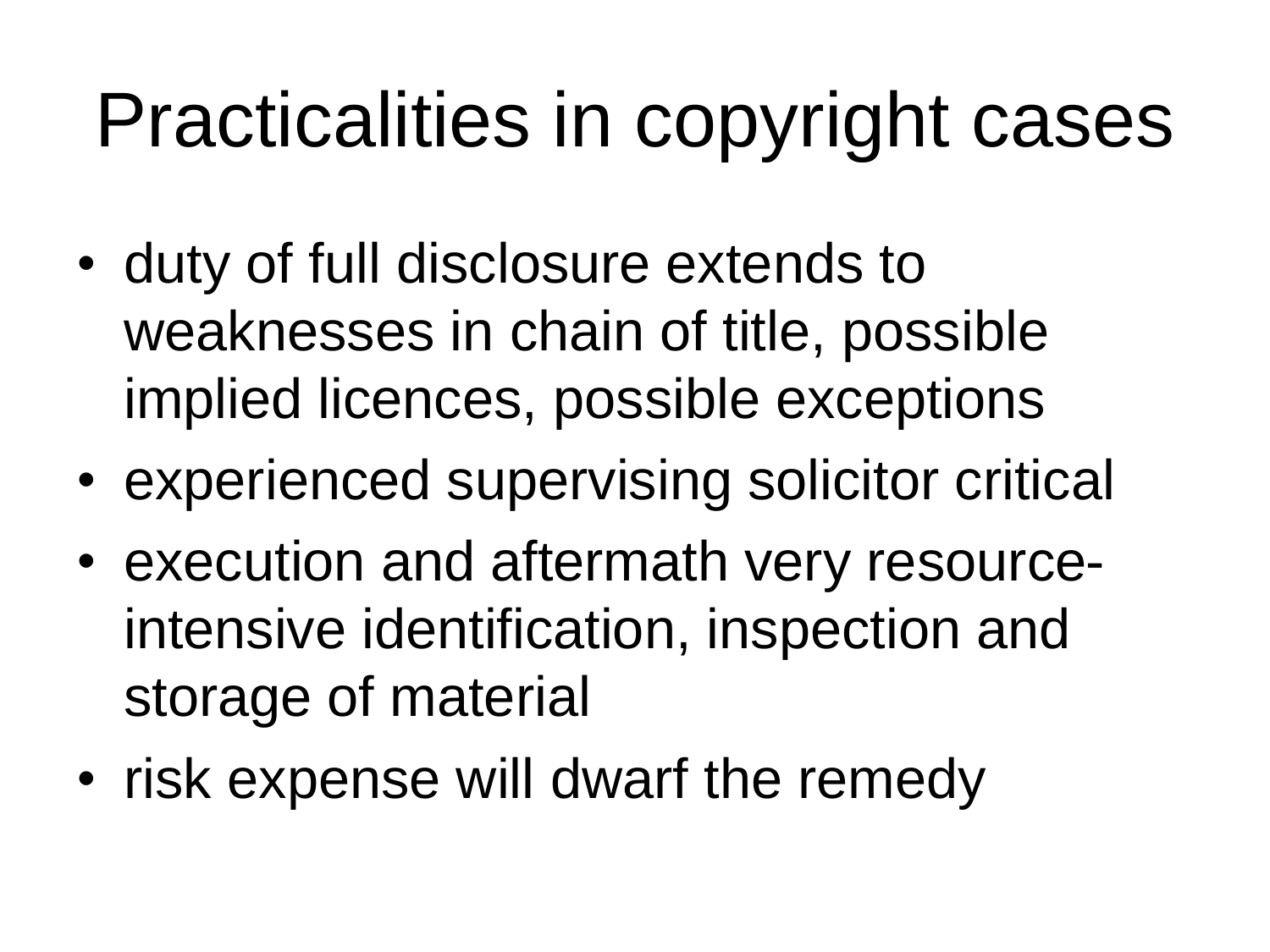#### *Mareva v International Bulkcarriers Ltd* [1975] 2 Lloyd's Rep. 259

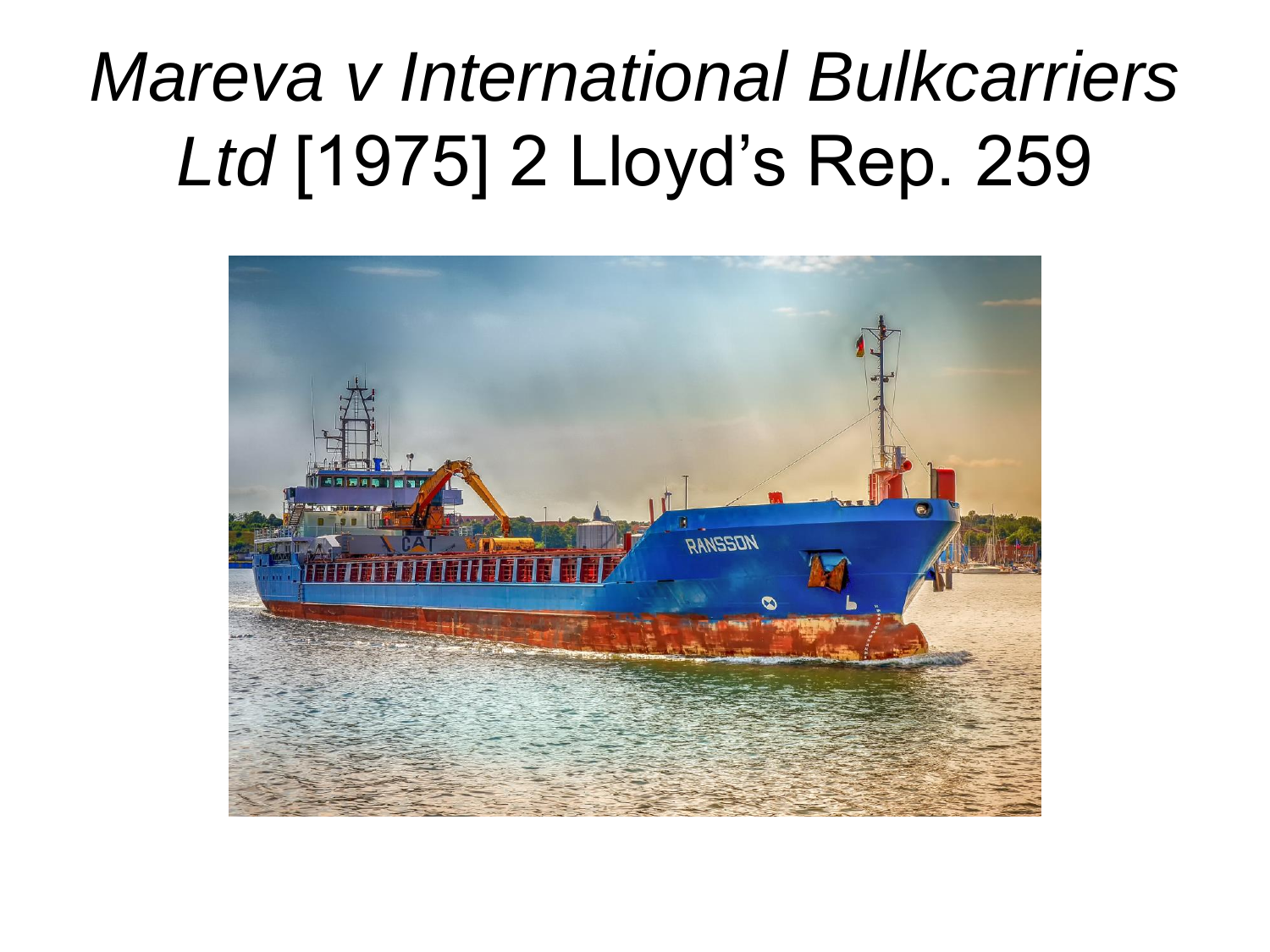#### The *Mareva* (aka freezing) injunction

"an order, usually an ex parte order, preventing a defendant against whom a plaintiff has a pending or anticipated proceeding from disposing of assets before the trial with a view to depriving the plaintiff of the benefits of any judgment"

Heydon et al. *Meagher, Gummow & Lehane's Equity Doctrines and Remedies* (5th edn) [21-430]

… the law's other "nuclear weapon"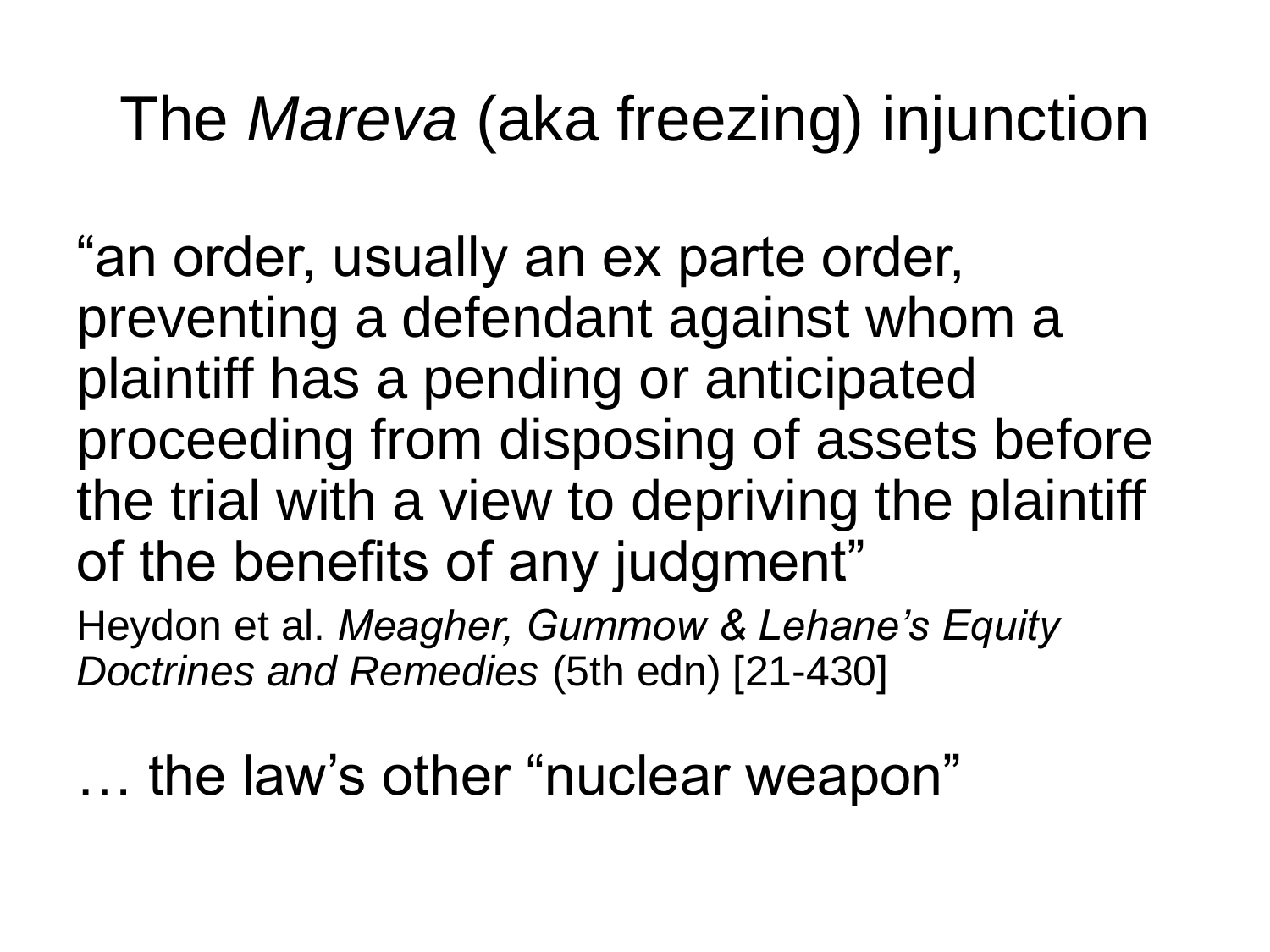# The 19th Century

- *Lister v Stubbs* 45 Ch D 1 at 13: "I know of no case where, because it was highly probable that if the action were brought to a hearing the plaintiff could establish that a debt was due to him from the defendant, the defendant has been ordered to give security until that has been established"
- s. 25(8) Judicature Act 1873 injunction "may be granted …in all cases in which it shall appear to the Court to be just or convenient"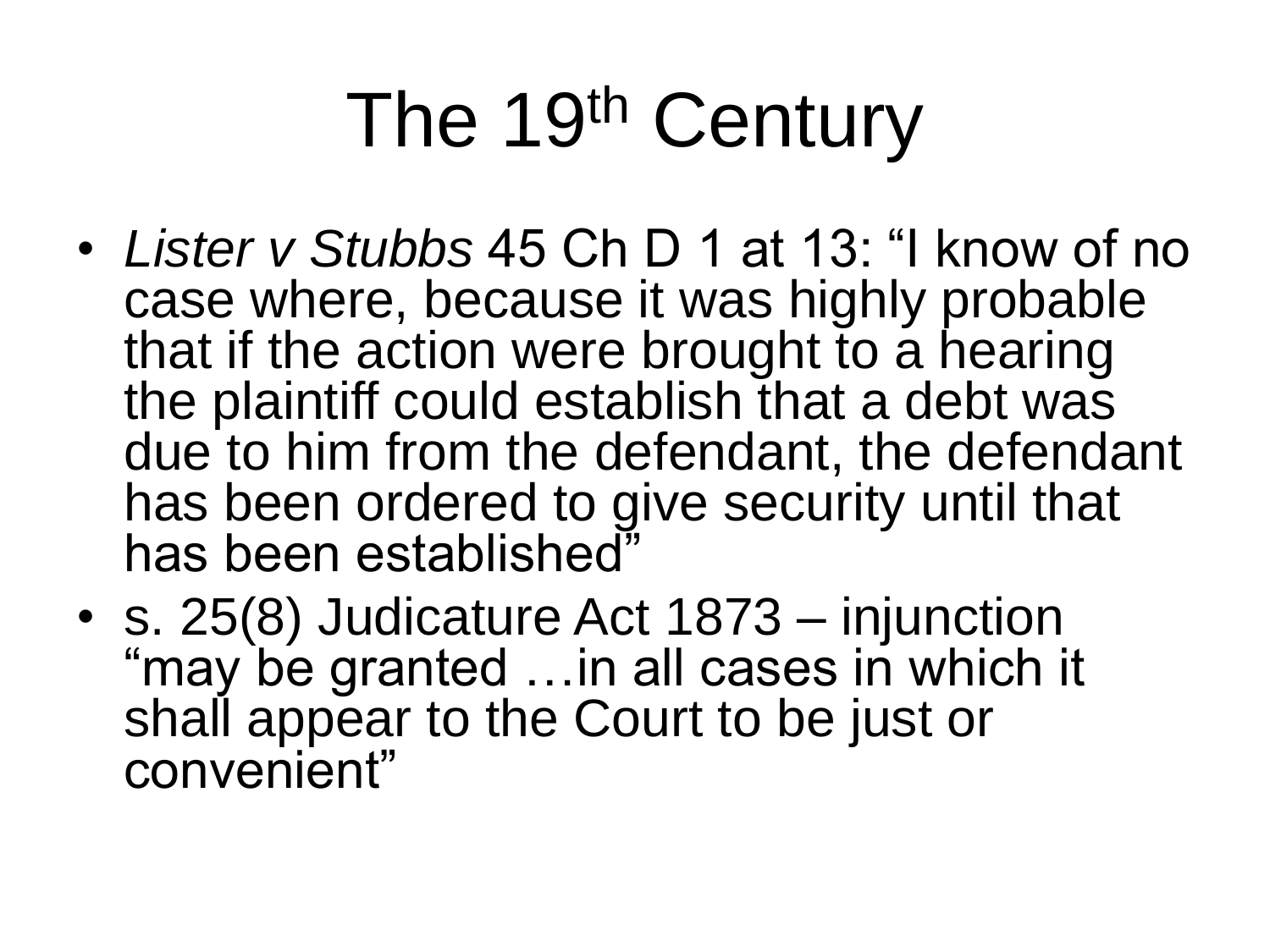#### The rise …

- *Nippon v Karageorgis* [1975] 1 WLR 1093; *Mareva*  (1975): injunction can be granted whenever there is a legal or equitable right (but see now *Fourie v Le Roux* [2007] UKHL 1)
- *Rasu v Pertambangan* [1978] QB 644: good arguable case enough
- *Rahman v Abu-Taha* [1980] 1 WLR 259: can restrain dissipation within as well as removal from jurisdiction
- *Barclay-Johnson v Yuill* [1980] 3 All ER 190: applies to UK residents too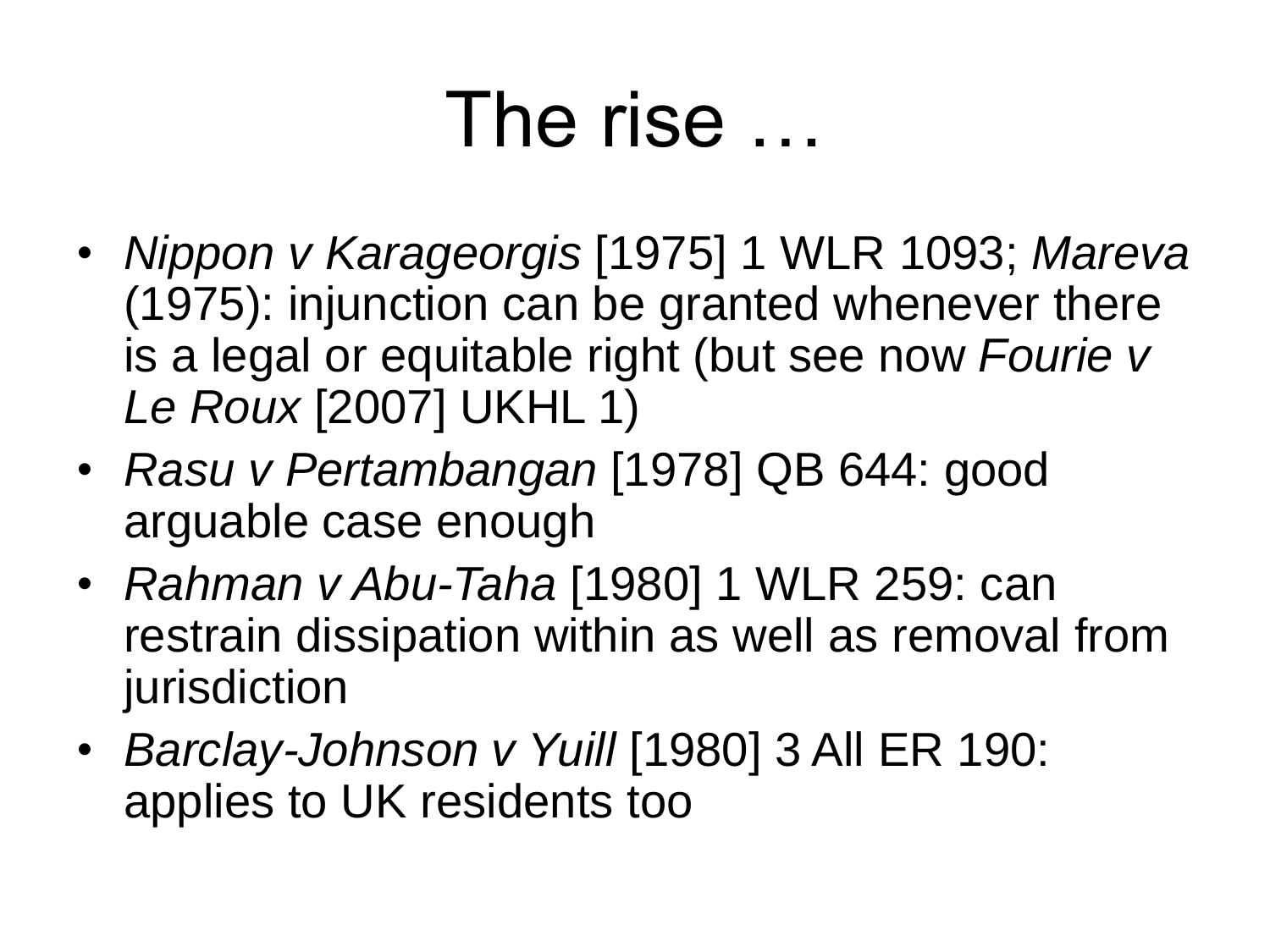### … and rise

- 1982: recognized in the UK by statute which sanctions "free-standing" order in support of EU claims (since 1997 claims anywhere)
- 1982: property of the respondent in hands of a third party: *Galaxia* [1982] 1 WLR 539
- 1990: assets worldwide: *Babanaft v Bassatne*  [1990] Ch 13
- 2001: property of a third party which could be taken in execution e.g. by a receiver: *C Inc v L* [2001] CLC 1054
- See also Art. 9(2) IPRED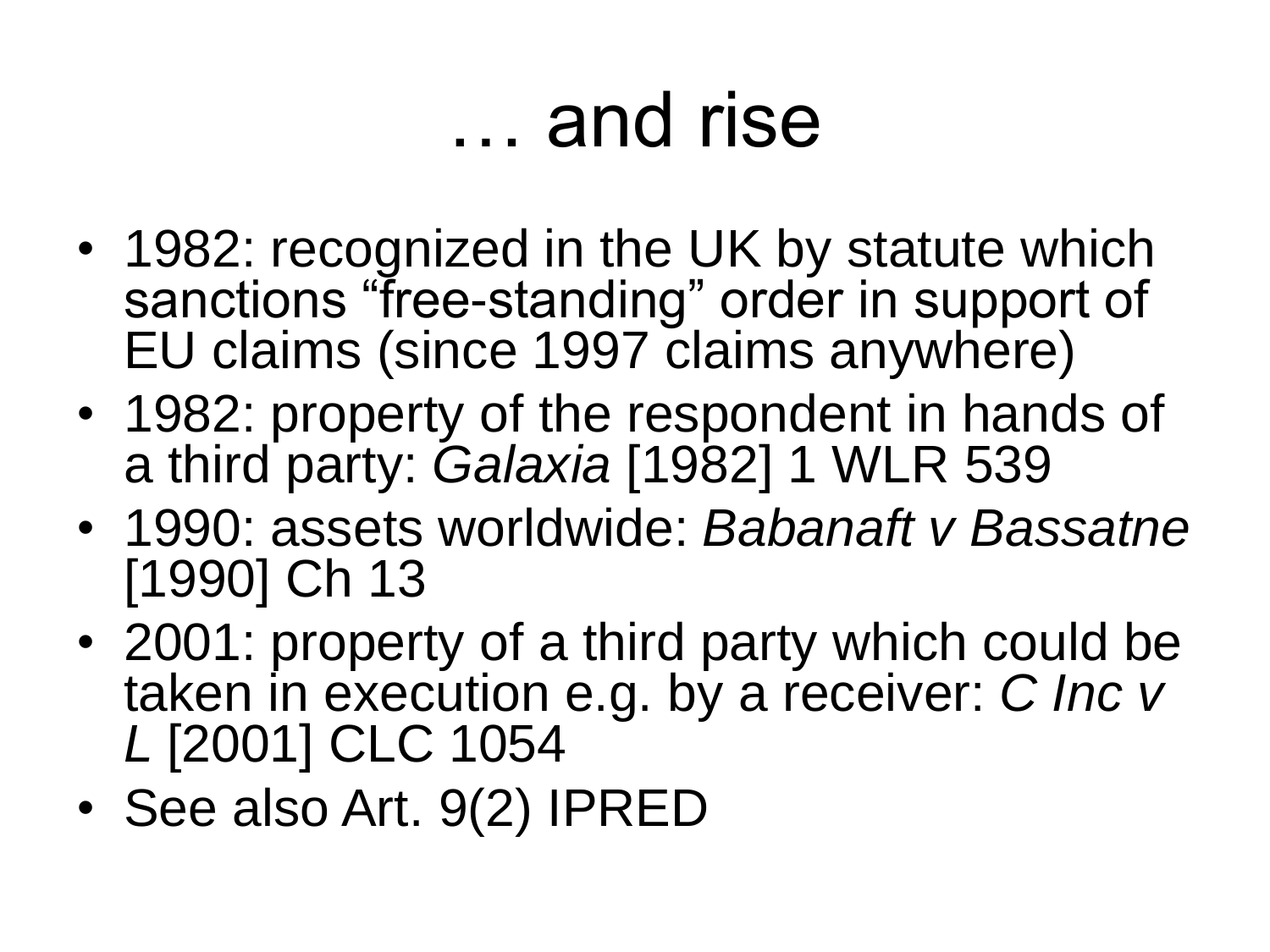### Practice

- ex parte and cross-undertaking as to damages
- good arguable case and real risk judgment will go unsatisfied
- in personam, not proprietary and usually no freezing of specific assets
- exclusions permitting payments in ordinary course, living expenses, legal expenses
- ancillary orders: disclosure of assets, search orders, restraining D from leaving jurisdiction and even delivery up: *CBS v Lambert* [1983] Ch. 37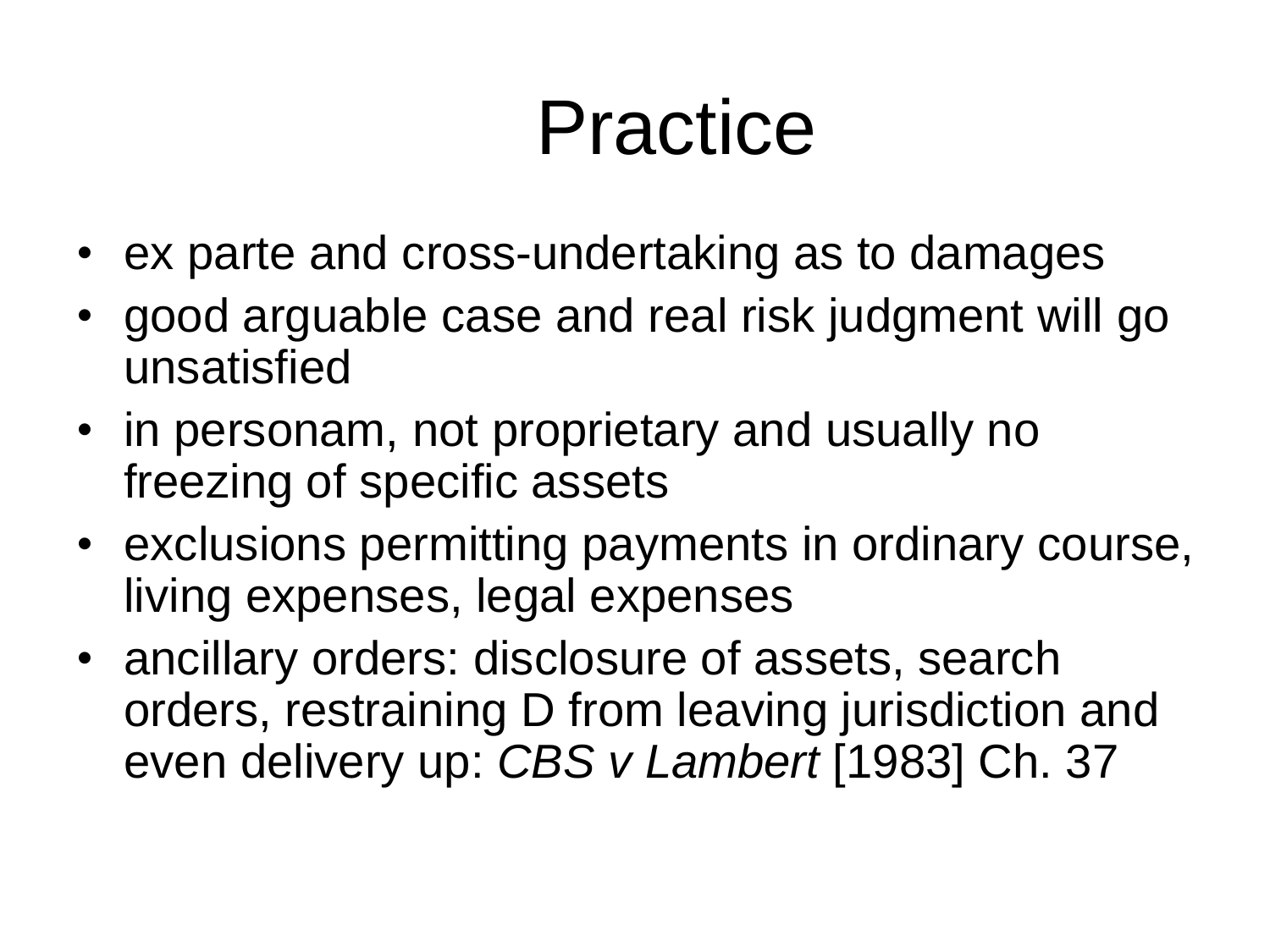#### Considerations in copyright cases

- duty of full disclosure (as *Anton Piller*)
- quantification of financial claims may be difficult at outset of a case
- risk of satellite litigation about disclosure
- seek interim injunction/delivery up/*Norwich*  **Pharmacal at the same time**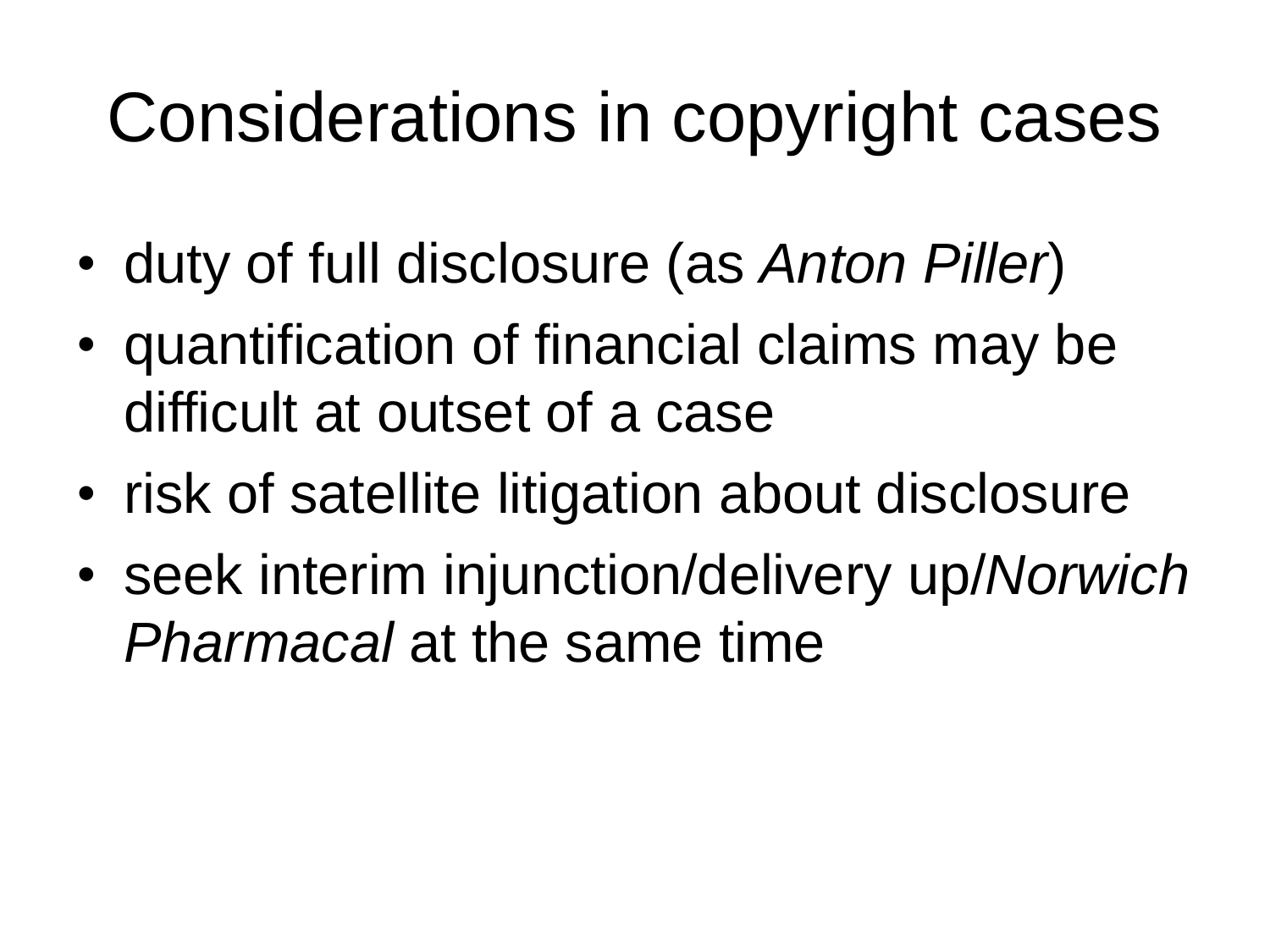# *Norwich Pharmacal v Customs & Excise* [1974] AC 133

# $C_8H_7N_3O_5$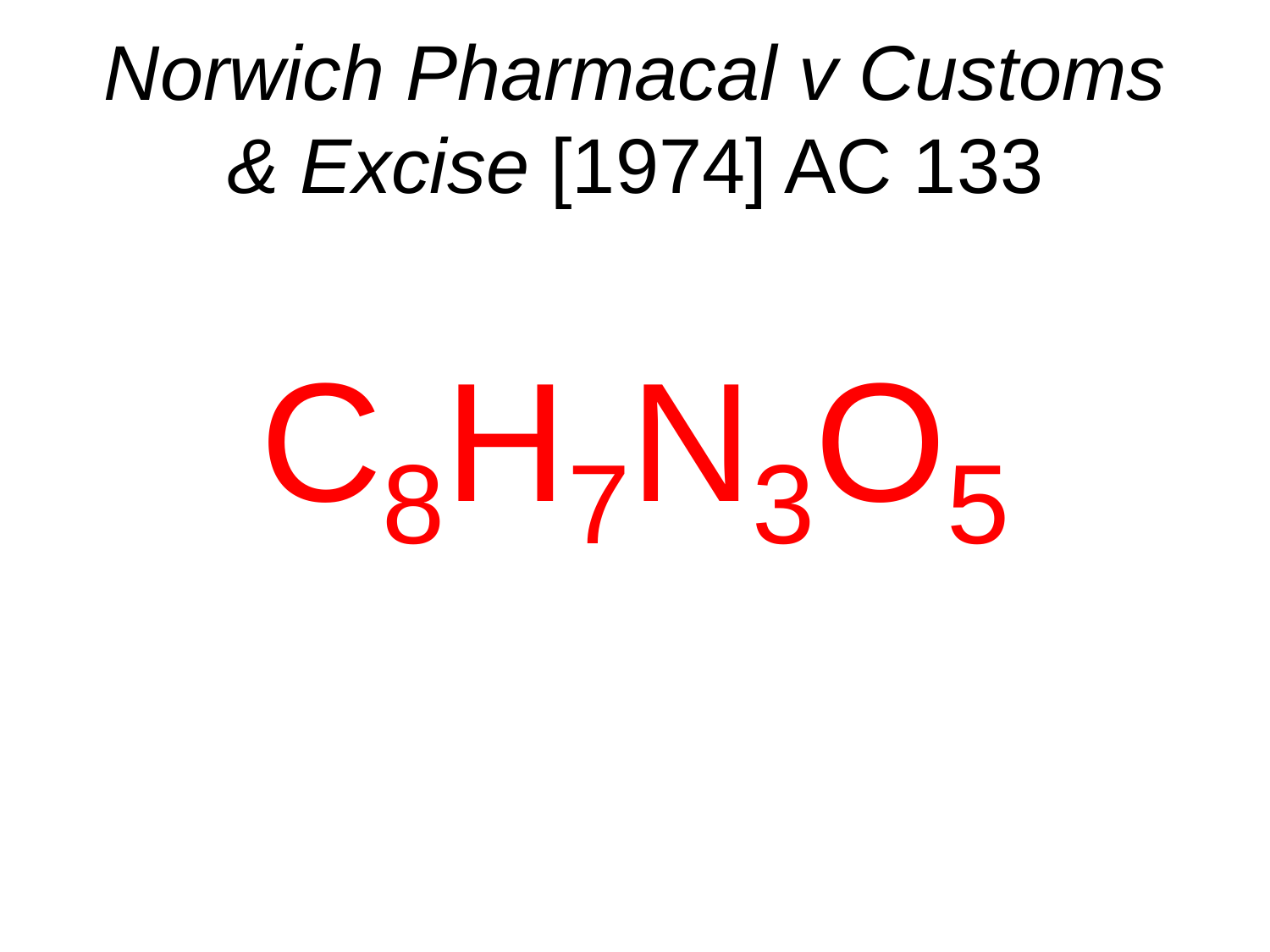# Origins/legal basis

- *Plummer v. May* (1750) 1 Ves.Sen. 426*:* bill of discovery not available against a "mere witness" (innocent bystander)
- *Upmann v Elkan* (1871) L.R. 12 Eq. 140: innocent freight forwarder of counterfeit cigars had a duty to give "all the information required", not remove or deal with the goods and give "all facilities" to claimant. Rationale: protect the mark
- *Orr v Diaper* (1876) 4 Ch. D. 92: innocent carrier of counterfeit thread ordered to disclose name of shipper
- *Norwich*: Customs ordered to disclose identity of importers of patent infringing goods. Not a mere witness (there would be no action without the order/facilitated)
- See also TRIPS Art. 47 (infringer only); Art. 8 IPRED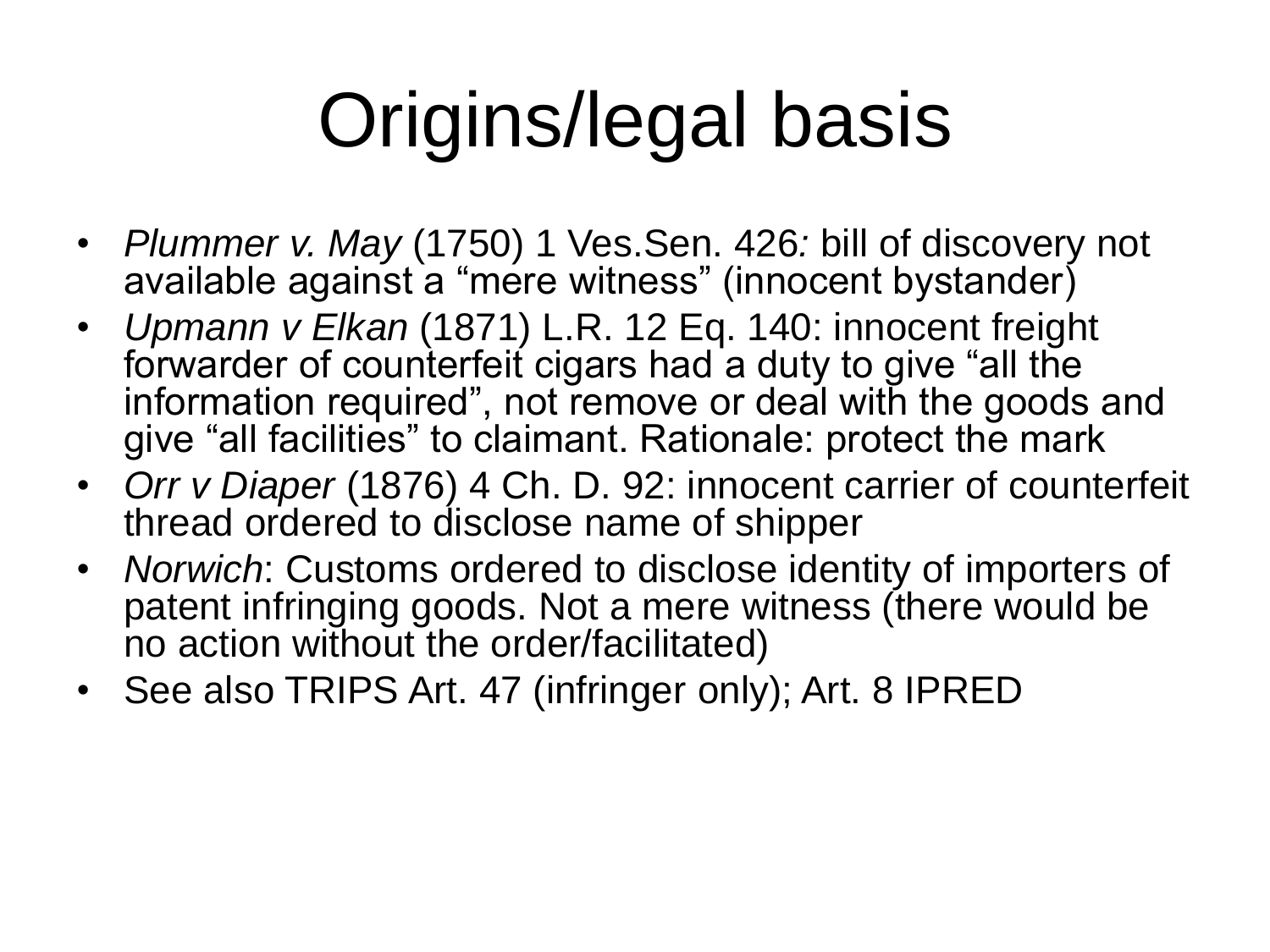# Rationale

- *Norwich Pharmacal*: innocent facilitator of a tort under a duty to assist person wronged by giving full information and disclosing identity of wrongdoers
- *MGH* at [21-015]: "an equitable duty"
- But see *Cartier* [2018] UKSC 28 at [11]: references to duty are just another way of saying that the court has a discretion to intervene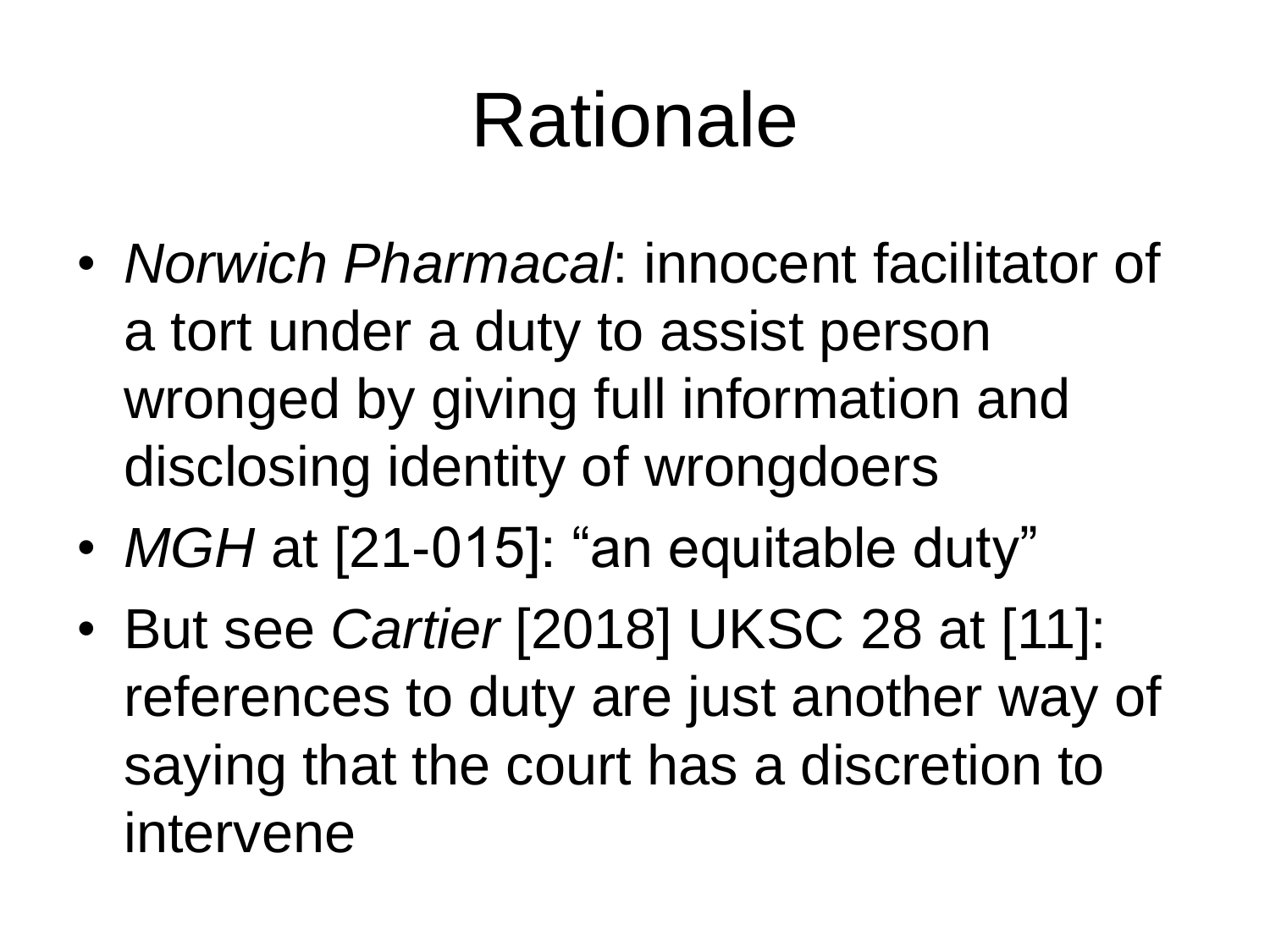# Conditions

- Arguable wrong
- Need to take action (legal or otherwise) against wrongdoer
- R is likely to provide the information and is mixed up (innocently or otherwise)
- It would be proportionate to order disclosure despite any interference with the rights of the respondent or third parties: *RFU* [2012] UKSC 55
- Applicant to pay innocent respondent's costs of application and compliance (NB – blank cheque but may recover from infringer: *Morton Norwich Intercen* [1981] FSR 337)